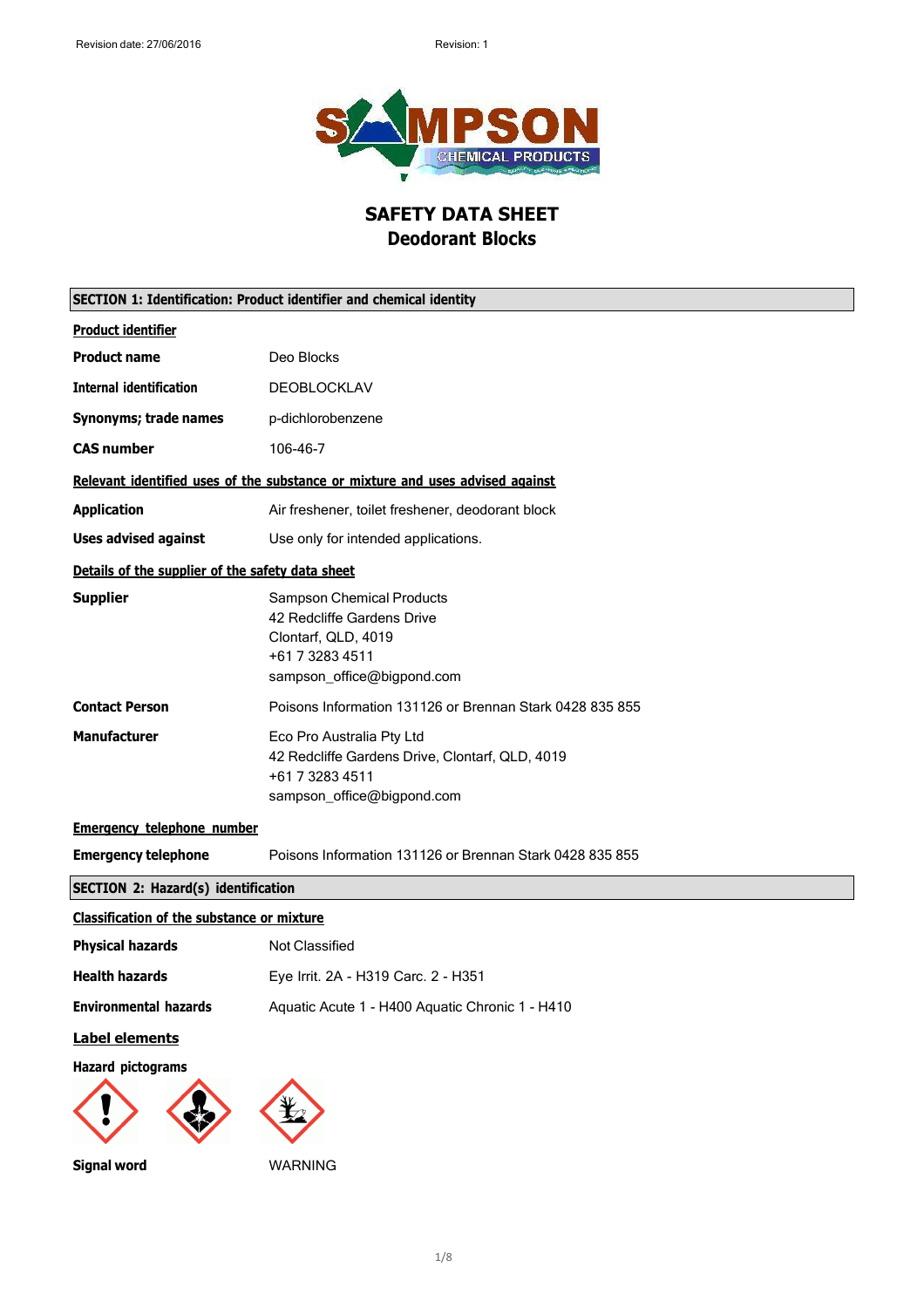| <b>Hazard statements</b>        | H319 Causes serious eye irritation.<br>H351 Suspected of causing cancer.<br>H410 Very toxic to aquatic life with long lasting effects.                                                                                                                                                                                                                                                                                                                                                                                                                                                                                                                                                                                                                       |
|---------------------------------|--------------------------------------------------------------------------------------------------------------------------------------------------------------------------------------------------------------------------------------------------------------------------------------------------------------------------------------------------------------------------------------------------------------------------------------------------------------------------------------------------------------------------------------------------------------------------------------------------------------------------------------------------------------------------------------------------------------------------------------------------------------|
| <b>Precautionary statements</b> | P201 Obtain special instructions before use.<br>P202 Do not handle until all safety precautions have been read and understood.<br>P264 Wash contaminated skin thoroughly after handling.<br>P273 Avoid release to the environment.<br>P280 Wear protective gloves/ protective clothing/ eye protection/ face protection.<br>P305+P351+P338 IF IN EYES: Rinse cautiously with water for several minutes. Remove<br>contact lenses, if present and easy to do. Continue rinsing.<br>P308+P313 IF exposed or concerned: Get medical advice/attention.<br>P337+P313 If eye irritation persists: Get medical advice/attention.<br>P391 Collect spillage.<br>P405 Store locked up.<br>P501 Dispose of contents/ container in accordance with national regulations. |
| <b>Contains</b>                 | 1,4-dichlorobenzene                                                                                                                                                                                                                                                                                                                                                                                                                                                                                                                                                                                                                                                                                                                                          |

### **Other hazards**

**SECTION 3: Composition and information on ingredients**

This product does not contain any substances classified as PBT (persistent, bioaccumulative and toxic) or vPvB (very persistent and very bioaccumulative).

| <b>Mixtures</b>                          |                                                                                                                                                                                                                        |
|------------------------------------------|------------------------------------------------------------------------------------------------------------------------------------------------------------------------------------------------------------------------|
| 1,4-dichlorobenzene                      | $>60\%$                                                                                                                                                                                                                |
| CAS number: 106-46-7                     |                                                                                                                                                                                                                        |
| <b>SECTION 4: First aid measures</b>     |                                                                                                                                                                                                                        |
| <b>Description of first aid measures</b> |                                                                                                                                                                                                                        |
| <b>General information</b>               | Get medical attention if any discomfort continues. Show this Safety Data Sheet to the medical<br>personnel.                                                                                                            |
| <b>Inhalation</b>                        | Move affected person to fresh air and keep warm and at rest in a position comfortable for<br>breathing. Loosen tight clothing such as collar, tie or belt. Get medical attention if symptoms<br>are severe or persist. |
| <b>Ingestion</b>                         | Rinse mouth thoroughly with water. Get medical advice/attention if you feel unwell. Do not<br>induce vomiting unless under the direction of medical personnel.                                                         |
| <b>Skin Contact</b>                      | Rinse with water.                                                                                                                                                                                                      |
| Eye contact                              | Rinse with water. Do not rub eye. Remove any contact lenses and open eyelids wide apart.<br>Get medical attention if any discomfort continues.                                                                         |
| <b>Protection of first aiders</b>        | First aid personnel should wear appropriate protective equipment during any rescue.                                                                                                                                    |
|                                          | Most important symptoms and effects, both acute and delayed                                                                                                                                                            |
| <b>General information</b>               | The severity of the symptoms described will vary dependent on the concentration and the<br>length of exposure.                                                                                                         |
| <b>Inhalation</b>                        | Prolonged or repeated exposure may cause the following adverse effects: Suspected of<br>causing cancer.                                                                                                                |
| <b>Ingestion</b>                         | Prolonged or repeated exposure may cause the following adverse effects: Suspected of<br>causing cancer.                                                                                                                |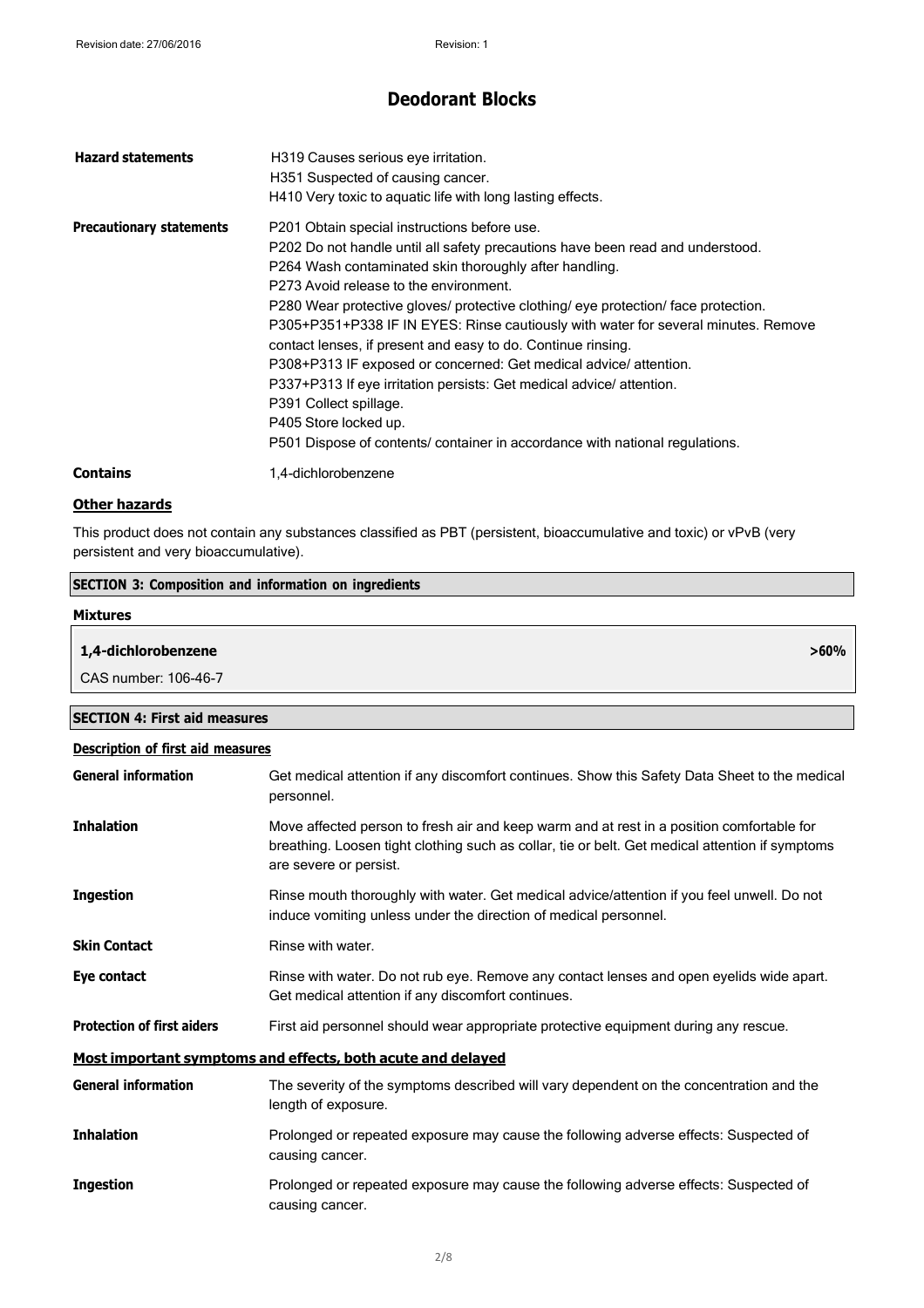| <b>Skin contact</b>                                   | Prolonged contact may cause dryness of the skin. Prolonged or repeated exposure may<br>cause the following adverse effects: Suspected of causing cancer.                                                                                                                                                                                                                                                                                                                                                                                                                                    |
|-------------------------------------------------------|---------------------------------------------------------------------------------------------------------------------------------------------------------------------------------------------------------------------------------------------------------------------------------------------------------------------------------------------------------------------------------------------------------------------------------------------------------------------------------------------------------------------------------------------------------------------------------------------|
| Eye contact                                           | Irritating to eyes.                                                                                                                                                                                                                                                                                                                                                                                                                                                                                                                                                                         |
|                                                       | Indication of any immediate medical attention and special treatment needed                                                                                                                                                                                                                                                                                                                                                                                                                                                                                                                  |
| Notes for the doctor                                  | Treat symptomatically.                                                                                                                                                                                                                                                                                                                                                                                                                                                                                                                                                                      |
| <b>SECTION 5: Firefighting measures</b>               |                                                                                                                                                                                                                                                                                                                                                                                                                                                                                                                                                                                             |
| <b>Extinguishing media</b>                            |                                                                                                                                                                                                                                                                                                                                                                                                                                                                                                                                                                                             |
| Suitable extinguishing media                          | The product is not flammable. Extinguish with alcohol-resistant foam, carbon dioxide, dry<br>powder or water fog. Use fire-extinguishing media suitable for the surrounding fire.                                                                                                                                                                                                                                                                                                                                                                                                           |
| <b>Unsuitable extinguishing</b><br>media              | Do not use water jet as an extinguisher, as this will spread the fire.                                                                                                                                                                                                                                                                                                                                                                                                                                                                                                                      |
| Special hazards arising from the substance or mixture |                                                                                                                                                                                                                                                                                                                                                                                                                                                                                                                                                                                             |
| <b>Specific hazards</b>                               | None known.                                                                                                                                                                                                                                                                                                                                                                                                                                                                                                                                                                                 |
| <b>Hazardous combustion</b><br>products               | Thermal decomposition or combustion products may include the following substances:<br>Harmful gases or vapours.                                                                                                                                                                                                                                                                                                                                                                                                                                                                             |
| <b>Advice for firefighters</b>                        |                                                                                                                                                                                                                                                                                                                                                                                                                                                                                                                                                                                             |
| <b>Protective actions during</b><br>firefighting      | Avoid breathing fire gases or vapours. Evacuate area. Keep upwind to avoid inhalation of<br>gases, vapours, fumes and smoke. Ventilate closed spaces before entering them. Cool<br>containers exposed to heat with water spray and remove them from the fire area if it can be<br>done without risk. Cool containers exposed to flames with water until well after the fire is out.<br>Avoid discharge to the aquatic environment. Control run-off water by containing and keeping it<br>out of sewers and watercourses. If risk of water pollution occurs, notify appropriate authorities. |
| Special protective equipment<br>for firefighters      | Wear positive-pressure self-contained breathing apparatus (SCBA) and appropriate protective<br>clothing. Firefighter's clothing conforming to Australia/New Zealand Standards AS/NZS 4967<br>(for clothing) AS/NZS 1801 (for helmets), AS/NZS 4821 (for protective boots), AS/NZS 1801<br>(for protective gloves) will provide a basic level of protection for chemical incidents.                                                                                                                                                                                                          |
| <b>Hazchem Code</b>                                   | 2Z                                                                                                                                                                                                                                                                                                                                                                                                                                                                                                                                                                                          |
| <b>SECTION 6: Accidental release measures</b>         |                                                                                                                                                                                                                                                                                                                                                                                                                                                                                                                                                                                             |
|                                                       | Personal precautions, protective equipment and emergency procedures                                                                                                                                                                                                                                                                                                                                                                                                                                                                                                                         |
| <b>Personal precautions</b>                           | Wear protective clothing as described in Section 8 of this safety data sheet. No action shall be<br>taken without appropriate training or involving any personal risk.                                                                                                                                                                                                                                                                                                                                                                                                                      |
| <b>Environmental precautions</b>                      |                                                                                                                                                                                                                                                                                                                                                                                                                                                                                                                                                                                             |
| <b>Environmental precautions</b>                      | Avoid discharge into drains or watercourses or onto the ground. Avoid discharge to the<br>aquatic environment.                                                                                                                                                                                                                                                                                                                                                                                                                                                                              |
| Methods and material for containment and cleaning up  |                                                                                                                                                                                                                                                                                                                                                                                                                                                                                                                                                                                             |
| Methods for cleaning up                               | Wear protective clothing as described in Section 8 of this safety data sheet. Clear up spills<br>immediately and dispose of waste safely. Collect spillage with a shovel and broom, or similar<br>and reuse, if possible. Collect and place in suitable waste disposal containers and seal<br>securely. Flush contaminated area with plenty of water. Wash thoroughly after dealing with a<br>spillage. Dangerous for the environment. Do not empty into drains. For waste disposal, see<br>Section 13.                                                                                     |

**Reference to other sections**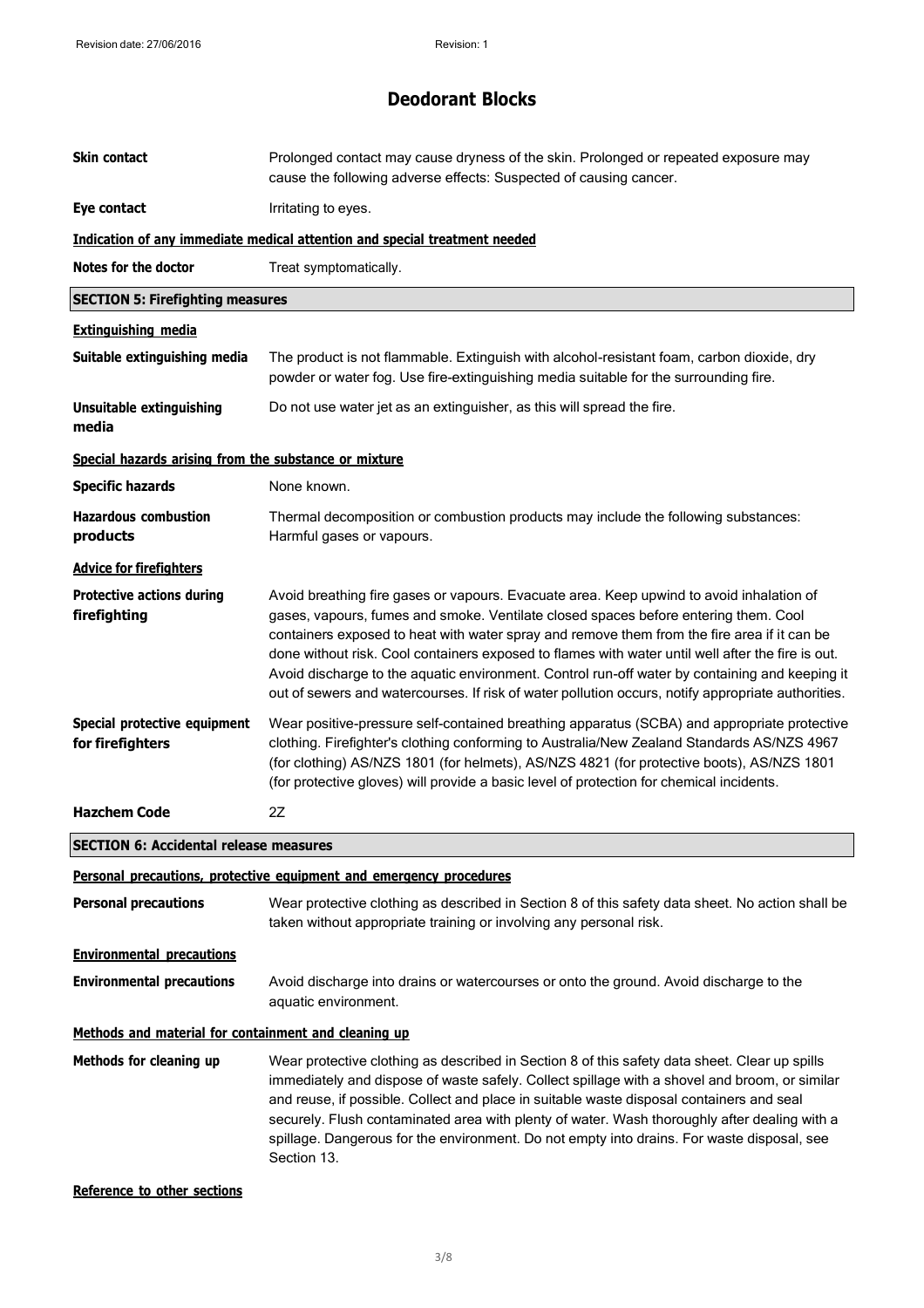| <b>Reference to other sections</b>                           | For personal protection, see Section 8. See Section 11 for additional information on health<br>hazards. See Section 12 for additional information on ecological hazards. For waste disposal,<br>see Section 13.                                                                                                                                                                                                                                                                                 |
|--------------------------------------------------------------|-------------------------------------------------------------------------------------------------------------------------------------------------------------------------------------------------------------------------------------------------------------------------------------------------------------------------------------------------------------------------------------------------------------------------------------------------------------------------------------------------|
|                                                              | SECTION 7: Handling and storage, including how the chemical may be safely used                                                                                                                                                                                                                                                                                                                                                                                                                  |
| <b>Precautions for safe handling</b>                         |                                                                                                                                                                                                                                                                                                                                                                                                                                                                                                 |
| <b>Usage precautions</b>                                     | Read and follow manufacturer's recommendations. Wear protective clothing as described in<br>Section 8 of this safety data sheet. Keep away from food, drink and animal feeding stuffs.<br>Keep container tightly sealed when not in use. Suspected of causing cancer. Avoid discharge<br>to the aquatic environment. Do not handle until all safety precautions have been read and<br>understood. Do not handle broken packages without protective equipment. Do not reuse<br>empty containers. |
| <b>Advice on general</b><br>occupational hygiene             | Wash promptly if skin becomes contaminated. Take off contaminated clothing and wash<br>before reuse. Wash contaminated clothing before reuse.                                                                                                                                                                                                                                                                                                                                                   |
| Conditions for safe storage, including any incompatibilities |                                                                                                                                                                                                                                                                                                                                                                                                                                                                                                 |
| <b>Storage precautions</b>                                   | Store locked up. Keep only in the original container. Keep container tightly closed, in a cool,<br>well ventilated place. Keep containers upright. Protect containers from damage.                                                                                                                                                                                                                                                                                                              |
| <b>Storage class</b>                                         | Miscellaneous hazardous material storage.                                                                                                                                                                                                                                                                                                                                                                                                                                                       |
| Specific end use(s)                                          |                                                                                                                                                                                                                                                                                                                                                                                                                                                                                                 |
| Specific end use(s)                                          | The identified uses for this product are detailed in Section 1.                                                                                                                                                                                                                                                                                                                                                                                                                                 |

## **SECTION 8: Exposure controls and personal protection**

### **Control parameters**

### **Occupational exposure limits**

Long-term exposure limit (8-hour TWA): 25 ppm 150 mg/m<sup>3</sup> Short-term exposure limit (15-minute): 50 ppm 300 mg/m<sup>3</sup> Carc. 2

### **1,4-dichlorobenzene**

Long-term exposure limit (8-hour TWA): 25 ppm 150 mg/m<sup>3</sup> Short-term exposure limit (15-minute): 50 ppm 300 mg/m<sup>3</sup> Carc. 2 Carc. 2 = Suspected human carcinogen.

### **Exposure controls**



| Appropriate engineering<br><b>controls</b> | Provide adequate general and local exhaust ventilation. Ensure the ventilation system is<br>regularly maintained and tested. Good general ventilation should be adequate to control<br>worker exposure to airborne contaminants. Observe any occupational exposure limits for the<br>product or ingredients. |
|--------------------------------------------|--------------------------------------------------------------------------------------------------------------------------------------------------------------------------------------------------------------------------------------------------------------------------------------------------------------|
| Eye/face protection                        | Wear tight-fitting, chemical splash goggles or face shield. If inhalation hazards exist, a full-<br>face respirator may be required instead.                                                                                                                                                                 |
| <b>Hand protection</b>                     | No specific hand protection recommended. Avoid contact with skin.                                                                                                                                                                                                                                            |
| Other skin and body<br>protection          | Wear appropriate clothing to prevent repeated or prolonged skin contact.                                                                                                                                                                                                                                     |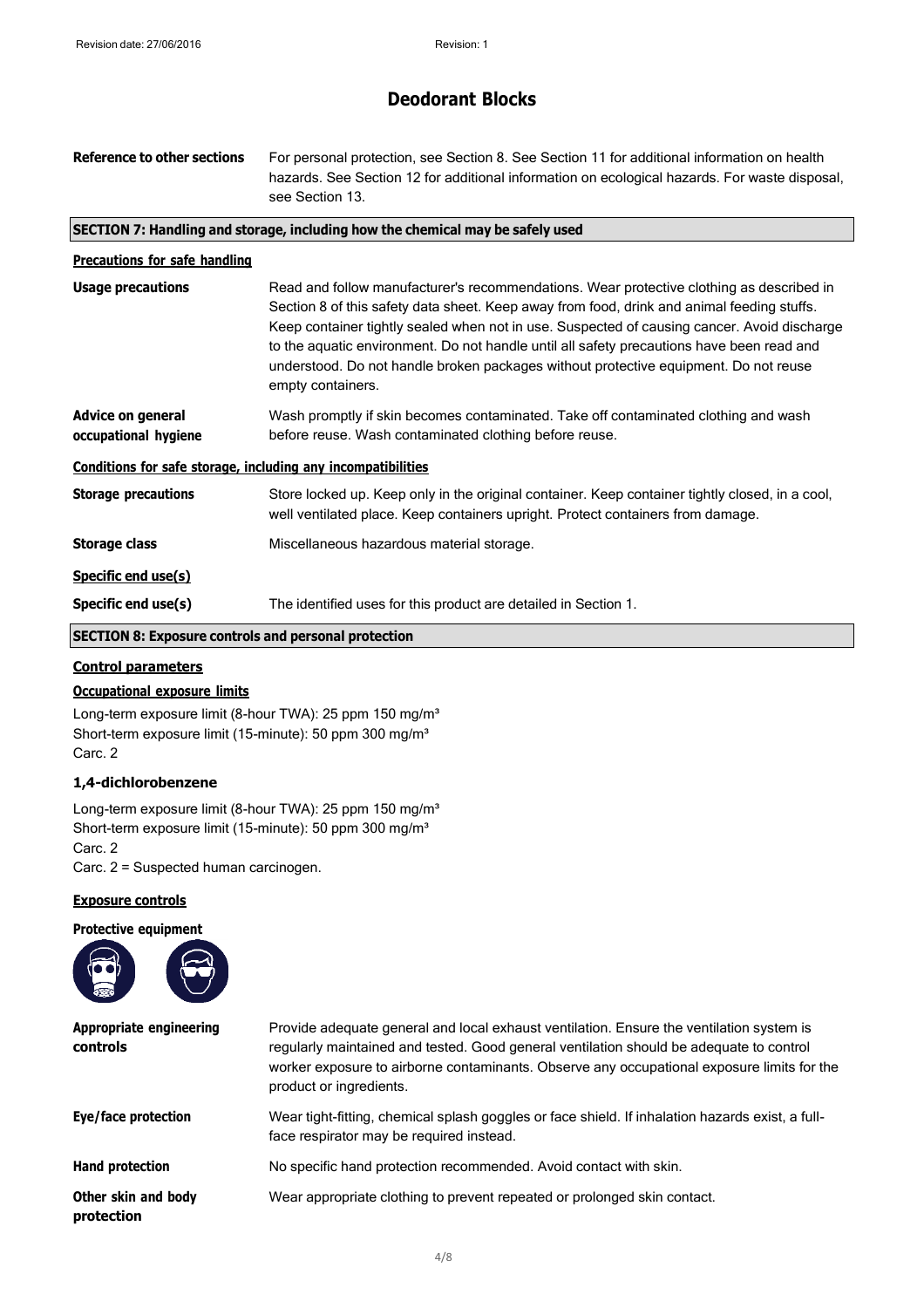| <b>Hygiene measures</b>                   | Wash hands thoroughly after handling. Wash at the end of each work shift and before eating,<br>smoking and using the toilet. Do not eat, drink or smoke when using this product.                                                                                                                                                                                                                                                                                                                                                                                                                                    |
|-------------------------------------------|---------------------------------------------------------------------------------------------------------------------------------------------------------------------------------------------------------------------------------------------------------------------------------------------------------------------------------------------------------------------------------------------------------------------------------------------------------------------------------------------------------------------------------------------------------------------------------------------------------------------|
| <b>Respiratory protection</b>             | Ensure all respiratory protective equipment is suitable for its intended use and complies with<br>Australia/New Zealand Standard AS/NZS 1716. Check that the respirator fits tightly and the<br>filter is changed regularly. Gas and combination filter cartridges should comply with<br>Australia/New Zealand Standard AS/NZS 1716. Full face mask respirators with replaceable<br>filter cartridges should comply with Australia/New Zealand Standard AS/NZS 1716. Half mask<br>and quarter mask respirators with replaceable filter cartridges should comply with<br>Australia/New Zealand Standard AS/NZS 1716. |
| <b>Environmental exposure</b><br>controls | Keep container tightly sealed when not in use. Emissions from ventilation or work process<br>equipment should be checked to ensure they comply with the requirements of environmental<br>protection legislation. In some cases, fume scrubbers, filters or engineering modifications to<br>the process equipment will be necessary to reduce emissions to acceptable levels.                                                                                                                                                                                                                                        |

### **SECTION 9: Physical and chemical properties**

| Information on basic physical and chemical properties |  |  |  |
|-------------------------------------------------------|--|--|--|
|                                                       |  |  |  |

| <b>Appearance</b>                | Crystalline solid. |
|----------------------------------|--------------------|
| <b>Colour</b>                    | Lavender           |
| <b>Odour</b>                     | Characteristic.    |
| <b>Specific Gravity</b>          | 1.46               |
| <b>Melting point</b>             | $53^{\circ}$ C     |
| Initial boiling point and range  | $173^{\circ}$ C    |
| <b>Flash point</b>               | 65°C Closed cup.   |
| <b>Auto-ignition temperature</b> | $413^{\circ}$ C    |
| Volatile By Vol. (%)             | 100                |

### **SECTION 10: Stability and reactivity**

| <b>Reactivity</b>                            | There are no known reactivity hazards associated with this product.                                                    |
|----------------------------------------------|------------------------------------------------------------------------------------------------------------------------|
| <b>Stability</b>                             | Stable at normal ambient temperatures and when used as recommended. Stable under the<br>prescribed storage conditions. |
| <b>Possibility of hazardous</b><br>reactions | No potentially hazardous reactions known.                                                                              |
| <b>Conditions to avoid</b>                   | Avoid heat, flames and other sources of ignition.                                                                      |
| <b>Materials to avoid</b>                    | Strong oxidising agents. Alkalis.                                                                                      |
| <b>Hazardous decomposition</b><br>products   | Burning can produce carbon monoxide and/or carbon dioxide, hydrogen chloride and<br>phosgene.                          |
| <b>SECTION 11: Toxicological information</b> |                                                                                                                        |
|                                              |                                                                                                                        |

## **Information on toxicological effects**

### **Acute toxicity - oral**

Notes (oral LD<sub>50</sub>) Based on available data the classification criteria are not met.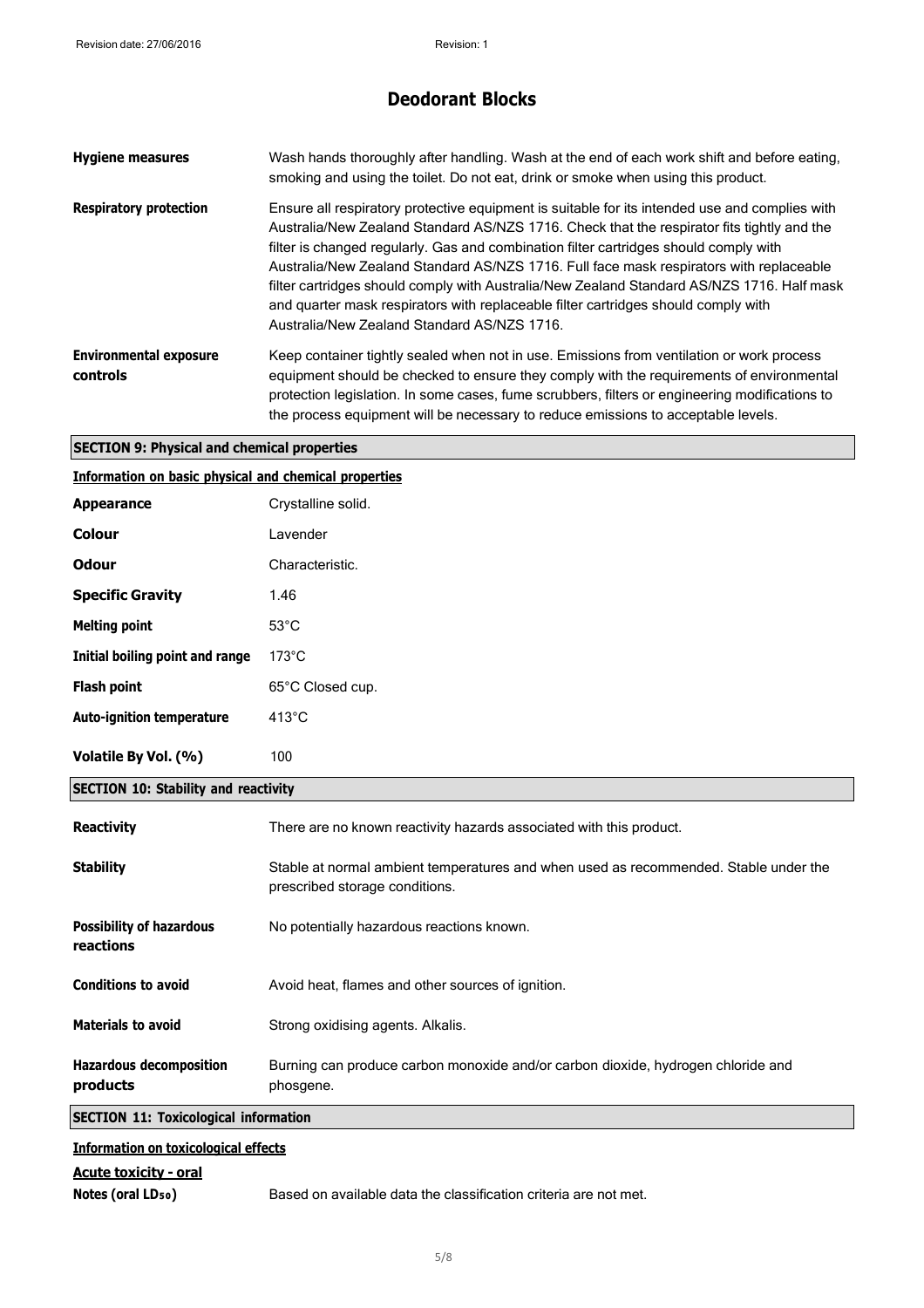| <b>Acute toxicity - dermal</b><br>Notes (dermal LD <sub>50</sub> )   | Based on available data the classification criteria are not met.                                                                                                                                                      |
|----------------------------------------------------------------------|-----------------------------------------------------------------------------------------------------------------------------------------------------------------------------------------------------------------------|
| <b>Acute toxicity - inhalation</b><br><b>Notes (inhalation LCso)</b> | Based on available data the classification criteria are not met.                                                                                                                                                      |
| <b>Skin corrosion/irritation</b><br>Animal data                      | Based on available data the classification criteria are not met.                                                                                                                                                      |
| Serious eye damage/irritation<br>Serious eye damage/irritation       | Causes serious eye irritation.                                                                                                                                                                                        |
| <b>Respiratory sensitisation</b><br><b>Respiratory sensitisation</b> | Based on available data the classification criteria are not met.                                                                                                                                                      |
| <b>Skin sensitisation</b><br><b>Skin sensitisation</b>               | Based on available data the classification criteria are not met.                                                                                                                                                      |
| <b>Germ cell mutagenicity</b><br>Genotoxicity - in vitro             | Based on available data the classification criteria are not met.                                                                                                                                                      |
| Carcinogenicity<br>Carcinogenicity                                   | Suspected of causing cancer.                                                                                                                                                                                          |
| <b>IARC</b> carcinogenicity                                          | None of the ingredients are listed or exempt.                                                                                                                                                                         |
| <b>Reproductive toxicity</b>                                         | Reproductive toxicity - fertility Based on available data the classification criteria are not met.                                                                                                                    |
| <b>Reproductive toxicity -</b><br>development                        | Based on available data the classification criteria are not met.                                                                                                                                                      |
| Specific target organ toxicity - single exposure                     |                                                                                                                                                                                                                       |
| <b>STOT - single exposure</b>                                        | Not classified as a specific target organ toxicant after a single exposure.                                                                                                                                           |
| Specific target organ toxicity - repeated exposure                   |                                                                                                                                                                                                                       |
| <b>STOT - repeated exposure</b>                                      | Not classified as a specific target organ toxicant after repeated exposure.                                                                                                                                           |
| <b>Aspiration hazard</b><br><b>Aspiration hazard</b>                 | Not relevant. Solid.                                                                                                                                                                                                  |
| <b>General information</b>                                           | May cause cancer after repeated exposure. Risk of cancer depends on duration and level of<br>exposure. The severity of the symptoms described will vary dependent on the concentration<br>and the length of exposure. |
| <b>Inhalation</b>                                                    | No specific symptoms known.                                                                                                                                                                                           |
| <b>Ingestion</b>                                                     | No specific symptoms known.                                                                                                                                                                                           |
| <b>Skin Contact</b>                                                  | Prolonged contact may cause dryness of the skin.                                                                                                                                                                      |
| Eye contact                                                          | Irritating to eyes.                                                                                                                                                                                                   |
| <b>Route of exposure</b>                                             | Ingestion Inhalation Skin and/or eye contact                                                                                                                                                                          |
| <b>Target Organs</b>                                                 | No specific target organs known.                                                                                                                                                                                      |
| <b>SECTION 12: Ecological information</b>                            |                                                                                                                                                                                                                       |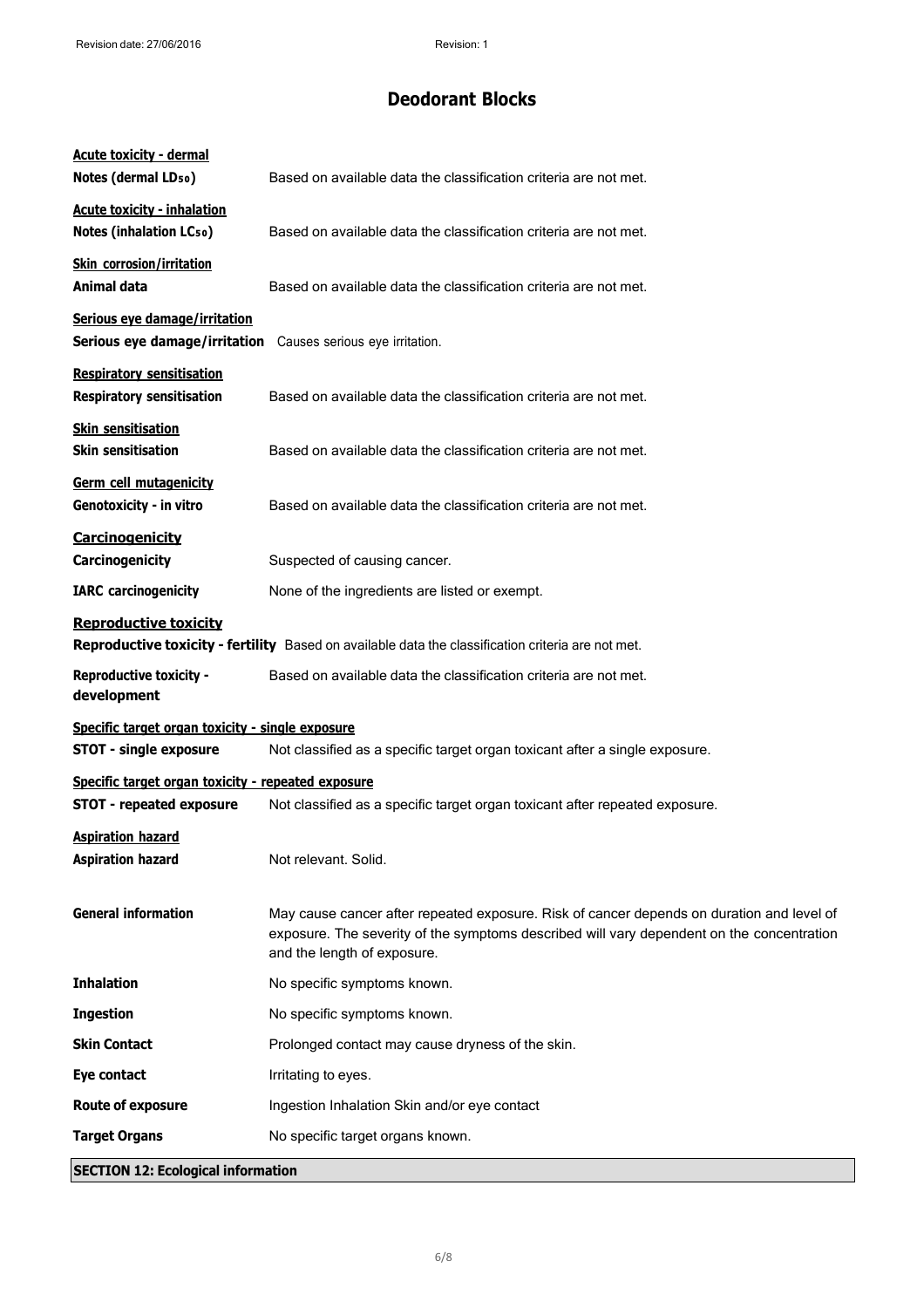| <b>Toxicity</b>                            | Aquatic Acute 1 - H400 Very toxic to aquatic life. Aquatic Chronic 1 - H410 Very toxic to<br>aquatic life with long lasting effects.                                                                                                                                                                                                                                                                                                                                                                                      |
|--------------------------------------------|---------------------------------------------------------------------------------------------------------------------------------------------------------------------------------------------------------------------------------------------------------------------------------------------------------------------------------------------------------------------------------------------------------------------------------------------------------------------------------------------------------------------------|
| Persistence and degradability              |                                                                                                                                                                                                                                                                                                                                                                                                                                                                                                                           |
|                                            | Persistence and degradability The degradability of the product is not known.                                                                                                                                                                                                                                                                                                                                                                                                                                              |
| <b>Bioaccumulative potential</b>           |                                                                                                                                                                                                                                                                                                                                                                                                                                                                                                                           |
| <b>Bioaccumulative Potential</b>           | Bioaccumulation is unlikely to be significant because of the low water-solubility of this product.                                                                                                                                                                                                                                                                                                                                                                                                                        |
| <b>Mobility in soil</b>                    |                                                                                                                                                                                                                                                                                                                                                                                                                                                                                                                           |
| <b>Mobility</b>                            | Immiscible with water                                                                                                                                                                                                                                                                                                                                                                                                                                                                                                     |
| Other adverse effects                      |                                                                                                                                                                                                                                                                                                                                                                                                                                                                                                                           |
| <b>Other adverse effects</b>               | None known.                                                                                                                                                                                                                                                                                                                                                                                                                                                                                                               |
| <b>SECTION 13: Disposal considerations</b> |                                                                                                                                                                                                                                                                                                                                                                                                                                                                                                                           |
| <b>Waste treatment methods</b>             |                                                                                                                                                                                                                                                                                                                                                                                                                                                                                                                           |
| <b>General information</b>                 | The generation of waste should be minimised or avoided wherever possible. Reuse or recycle<br>products wherever possible. This material and its container must be disposed of in a safe<br>way. When handling waste, the safety precautions applying to handling of the product should<br>be considered. Care should be taken when handling emptied containers that have not been<br>thoroughly cleaned or rinsed out. Empty containers or liners may retain some product<br>residues and hence be potentially hazardous. |
| <b>Disposal methods</b>                    | Dispose of surplus products and those that cannot be recycled via a licensed waste disposal<br>contractor. Waste, residues, empty containers, discarded work clothes and contaminated<br>cleaning materials should be collected in designated containers, labelled with their contents.<br>Incineration or landfill should only be considered when recycling is not feasible.                                                                                                                                             |
|                                            |                                                                                                                                                                                                                                                                                                                                                                                                                                                                                                                           |
| <b>SECTION 14: Transport information</b>   |                                                                                                                                                                                                                                                                                                                                                                                                                                                                                                                           |
| <b>UN number</b>                           |                                                                                                                                                                                                                                                                                                                                                                                                                                                                                                                           |
| UN No. (ADG)                               | 3077                                                                                                                                                                                                                                                                                                                                                                                                                                                                                                                      |
| UN No. (IMDG)                              | 3077                                                                                                                                                                                                                                                                                                                                                                                                                                                                                                                      |
| <b>UN No. (ICAO)</b>                       | 3077                                                                                                                                                                                                                                                                                                                                                                                                                                                                                                                      |
| <b>UN proper shipping name</b>             |                                                                                                                                                                                                                                                                                                                                                                                                                                                                                                                           |
| Proper shipping name (ADG)                 | ENVIRONMENTALLY HAZARDOUS SUBSTANCE, SOLID, N.O.S. (CONTAINS 1,4-<br>dichlorobenzene)                                                                                                                                                                                                                                                                                                                                                                                                                                     |
| Proper shipping name<br>(IMDG)             | ENVIRONMENTALLY HAZARDOUS SUBSTANCE, SOLID, N.O.S. (CONTAINS 1,4-<br>dichlorobenzene)                                                                                                                                                                                                                                                                                                                                                                                                                                     |
|                                            | Proper shipping name (ICAO) ENVIRONMENTALLY HAZARDOUS SUBSTANCE, SOLID, N.O.S. (CONTAINS 1,4-<br>dichlorobenzene)                                                                                                                                                                                                                                                                                                                                                                                                         |
| Transport hazard class(es)                 |                                                                                                                                                                                                                                                                                                                                                                                                                                                                                                                           |
| <b>ADG class</b>                           | 9                                                                                                                                                                                                                                                                                                                                                                                                                                                                                                                         |
| <b>ADG classification code</b>             | M7                                                                                                                                                                                                                                                                                                                                                                                                                                                                                                                        |
| <b>ADG label</b>                           | 9                                                                                                                                                                                                                                                                                                                                                                                                                                                                                                                         |
| <b>IMDG class</b>                          | 9                                                                                                                                                                                                                                                                                                                                                                                                                                                                                                                         |